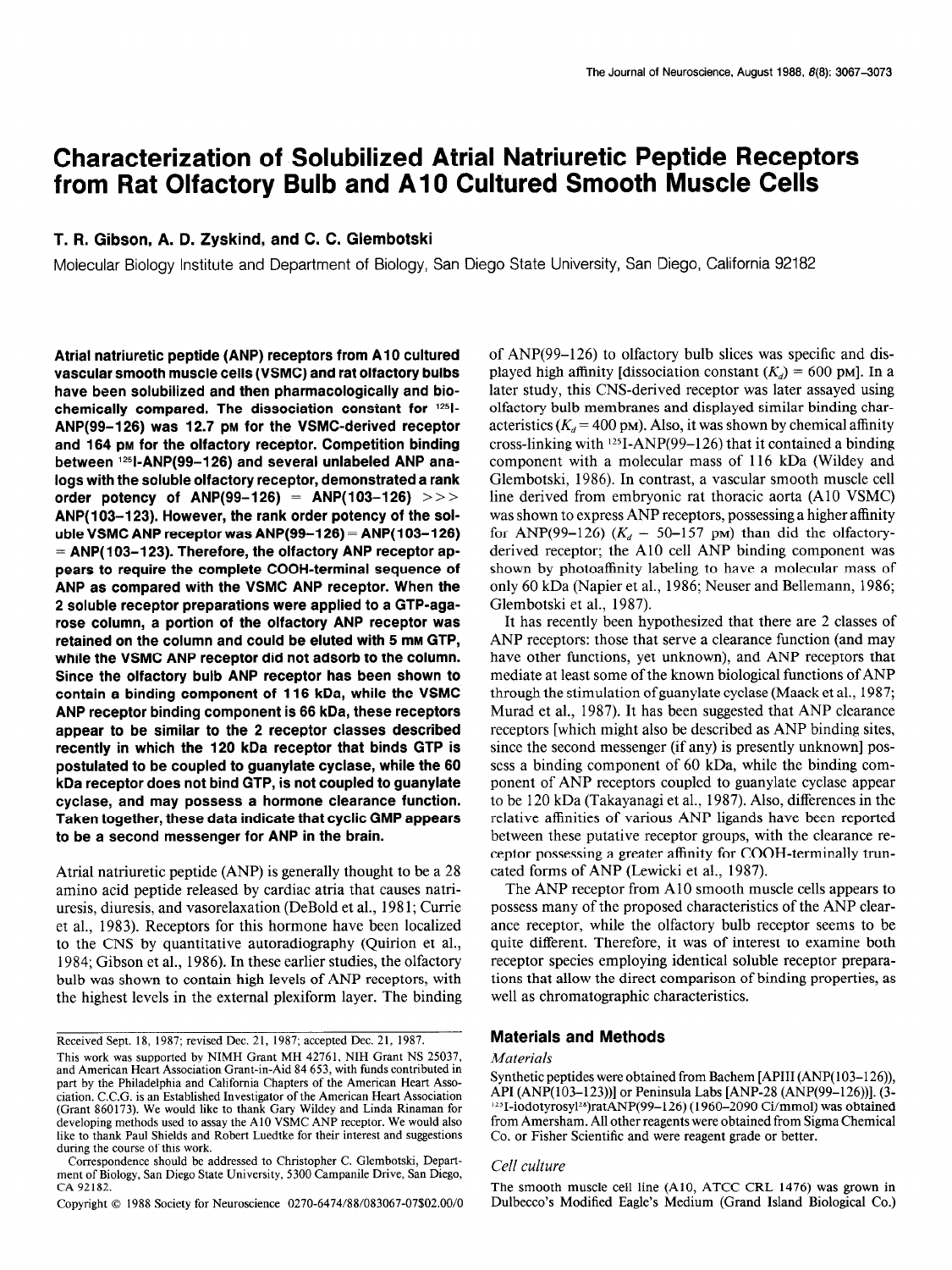

Figure 1. Number of ANP receptors on A10 VSMC cells in cultures of various cell densities. Cultures were seeded at various cell densities and harvested 5 d later. Each culture was treated as described in Materials and Methods. The data are presented as the number of ANP receptors per cell (sites/cell) and as the number of ANP receptors per culture dish (ANP-R/dish) plotted against the culture density (cells/ dish). Each data point is the average of 2 culture dishes.

containing 15% fetal calf serum (Hyclone). The cells were used for the preparation of soluble ANP receptor at approximately 75% confluence  $(2-3 \times 10^{6}$  cells/135 mm petri dish) and were utilized within 15 passages (1:5 split) after obtaining the original culture.

#### Solubilization of receptors

 $\mathbf{T}$ he solubilization and column chromatography of ANP receptors were performed by modifying techniques described previously (Kuno et al., 1986). All procedures were performed at 4°C. A10 cell membranes were  $p_{\text{ref}}$  first screenes with performed at  $\pm$  c. A rubber incidently with a rubber plates with a rubber of the culture plates  $p_{\text{ref}}$ prepared by first scraping the cells off the culture plates with a rubber policeman into 5 ml of buffer 1 (50 mm Tris, (pH 7.6, 1 mm EDTA, 1) mm dithiothreitol, and 1 mm phenylmethylsulfonyl fluoride) per 700  $cm<sup>2</sup>$  of culture area in 135 mm petri dishes. The plates were then washed with 5 ml of buffer 1, and the pooled cells were centrifuged (Dynac, Clay-Adams) at speed 50 for 5 min. The cells were resuspended in 12.5 ml buffer 1/gm of cells (wet weight) and then homogenized (Ultra-Turrax, Janke and Kunkle) at 70% power for 30 sec. Olfactory membranes were prepared by collecting rat olfactory bulbs immediately after decapitation. The tissue was resuspended in the same relative volume of buffer 1 as A10 cells (above) and then homogenized in a Teflon homogenizer until totally dispersed.

The membranes derived from A10 cells and olfactory bulbs were then washed by centrifuging for 10 min at 30,000  $\times$  g, resuspending in 8 ml buffer 1, and centrifuging again. The membranes were resuspended in the original volume ( $12.5$  ml buffer  $1/\text{gm}$  cells), and 4% Lubrol-PX was added to a final concentration of  $0.4\%$  with stirring to solubilize membrane proteins. The mixture was stirred for 1 hr and then centrifuged at 100,000  $\times$  g for 1 hr to remove unsolubilized material. To the supernatant were added phosphatidyl choline (to 0.025%), glycerol (to 20%), and NaCl (to 125 mm) in order to stabilize the solubilized receptor for storage at  $-70^{\circ}$ C. Solubilized receptor was kept at 20, 4,  $-20$ , and  $-70^{\circ}$ C in the presence of various combinations of the additives listed above, and receptor stored under the above conditions was stable for several months (not shown). Soluble receptor binding assay

## $S$ <sup>orman</sup> routine  $\alpha$ <sup>2</sup> passage  $\alpha$

In routine assays, receptor (normally 1  $\mu$ g of VSMC-derived or 3.5  $\mu$ g of olfactory-derived protein) was added to approximately 100 pm<sup>125</sup>I-ANP (28-32K cpm) in 50  $\mu$ l of assay buffer (100 mm TES, 100 mm PIPES, pH 7.5, 1 mm EDTA, 5 mm  $MgCl_2$ , 150 mm NaCl, 0.1% Lubrol-

PX, and 0.015% phosphatidyl choline). Unlabeled ANP(99-126) (10 nm) was added to assays determining non-specific binding. Assays were incubated for 1 hr at  $30^{\circ}$ C, and the reaction stopped by dilution with 4 ml of 10 mm Tris (pH 7.5). This mixture was then vacuum-filtered through glass fiber filters and quantified by gamma-counting. When binding of  $125I-ANP(99-126)$  to the ANP receptor preparations was examined at various times of incubation, it was determined that equilibrium was attained after 20 min at 30°C (not shown).

#### Receptor density vs cell number

Culture dishes were seeded with A10 cells at different densities and allowed to grow for 5 d. The cells were then scraped into buffer 1, homogenized as described for receptor solubilization (above), and assayed for binding activity. Parallel dishes seeded at the same densities were used to determine the number of cells/dish by treatment with trypsin and hemacytometer counting.

#### Column chromatography

DEAE-agarose. DEAE-agarose resin (Sigma Chemical Co.) was poured into  $0.75 \times 6$  cm columns and equilibrated with a buffer containing 50 mm Tris (pH 7.6), 1 mm EDTA, 1 mm dithiothreitol, 0.1 mm phenylmethylsulfonyl fluoride, 0.03% Lubrol-PX, 0.0 15% phosphatidyl choline, and 20% glycerol. Soluble ANP receptor (150  $\mu$ g VSMC, 700  $\mu$ g olfactory) was applied to the column, and  $10-250 \mu l$  fractions were collected. The eluant was then changed to a similar buffer but one containing 0.05 M NaCl, and 10 fractions were again collected. This was repeated with buffers containing 0.1, 0.15, 0.2, and 0.25 M NaCl. An aliquot (100  $\mu$ ) of each fraction was then assayed for binding activity as described above.

WGA-agarose. Wheat germ agglutinin-agarose (Sigma Chemical Co.) was poured into a 0.75  $\times$  6 cm column and equilibrated with a buffer containing 20 mm HEPES (pH 7.4), 1 mm EDTA, 1 mm dithiothreitol, 0.1 mM phenylmethylsulfonyl fluoride, 0.1% Lubrol-PX, 0.025% phosphatidyl choline, 0.5 M NaCl, and 20% glycerol. Soluble ANP receptor (150  $\mu$ g VSMC, 700  $\mu$ g olfactory) was then applied to the column, and  $12-500$   $\mu$  fractions was ordered. The buffer was then changed to one.  $\alpha$  500  $\mu$  matrices were concered. The bunch was men enanged to one containing 0.25 m *N*-acetylglucosamine, and 12 more fractions were collected. An aliquot (100  $\mu$ ) was then assayed for binding activity as described above.

GTP-agarose. Application and elution of ANP receptor from GTPagarose resin (Sigma Chemical Co.) was performed identically to the  $\alpha_{\text{grav}}$  agarose resin (alguna enemicar eo.) was performed included in alle  $b_{\text{max}}$  against fish (above) except the column was equilibrated in a punct containing 20 mm This (pH 7.0), T mm difficultiertor, 0.1 mm phenylmethylsulfonyl fluoride, 0.1% Lubrol-PX, 0.025% phosphatidyl choline,  $2 \text{ mm } \text{MnCl}_2$ , 1 mm  $\text{NaN}_3$ , and  $20\%$  glycerol, and that after the first 12 fractions, the buffer was changed to one containing 5 mm GTP. GTP added to normal assays had no effect on the binding activity of the receptor preparations.

#### Protein determination

 $T$  concentrations of protein in the solutions of protein in the solutions  $T$  receptor  $\mathcal{P}$ The concentrations of protein in the soluble ANP receptor preparation were determined by the BCA Protein Assay (Pierce Chemical Co.) utilizing BSA as a protein standard.

#### Results

#### Effects of culture density upon ANP receptor number  $T_{\text{m}}$  of an all density of  $\alpha$  cells in cells in contract

The optimal density of ATO cens in curture was determined to order to produce the maximal number of VSMC ANP receptors/ culture. In Figure 1 it is apparent that the number of receptor binding sites per cell displayed an inverse relationship to the density of cells in the culture dish. Thus, although the maximal number of receptors per cell (about 182) was achieved at very low culture densities, the number of total receptors in these cultures was low. Therefore, cultures at densities of  $2-3 \times 10^6$ cells/culture were used in later experiments in order to maximize the number of receptors/culture.

### $\mathbb{R}$  solution of  $\mathbb{R}$  and oligarithmic and oligarithmic receptors  $\mathbb{R}$  $\sim$  solution of Andre and  $\epsilon$  shows from the Andre Andre Andre Andre Andre Andre Andre Andre Andre Andre Andre Andre Andre Andre Andre Andre Andre Andre Andre Andre Andre Andre Andre Andre Andre Andre Andre Andre Andre

The solubilization of ANP receptors from the A10 vascular smooth muscle cell line (VSMC) and from olfactory tissue was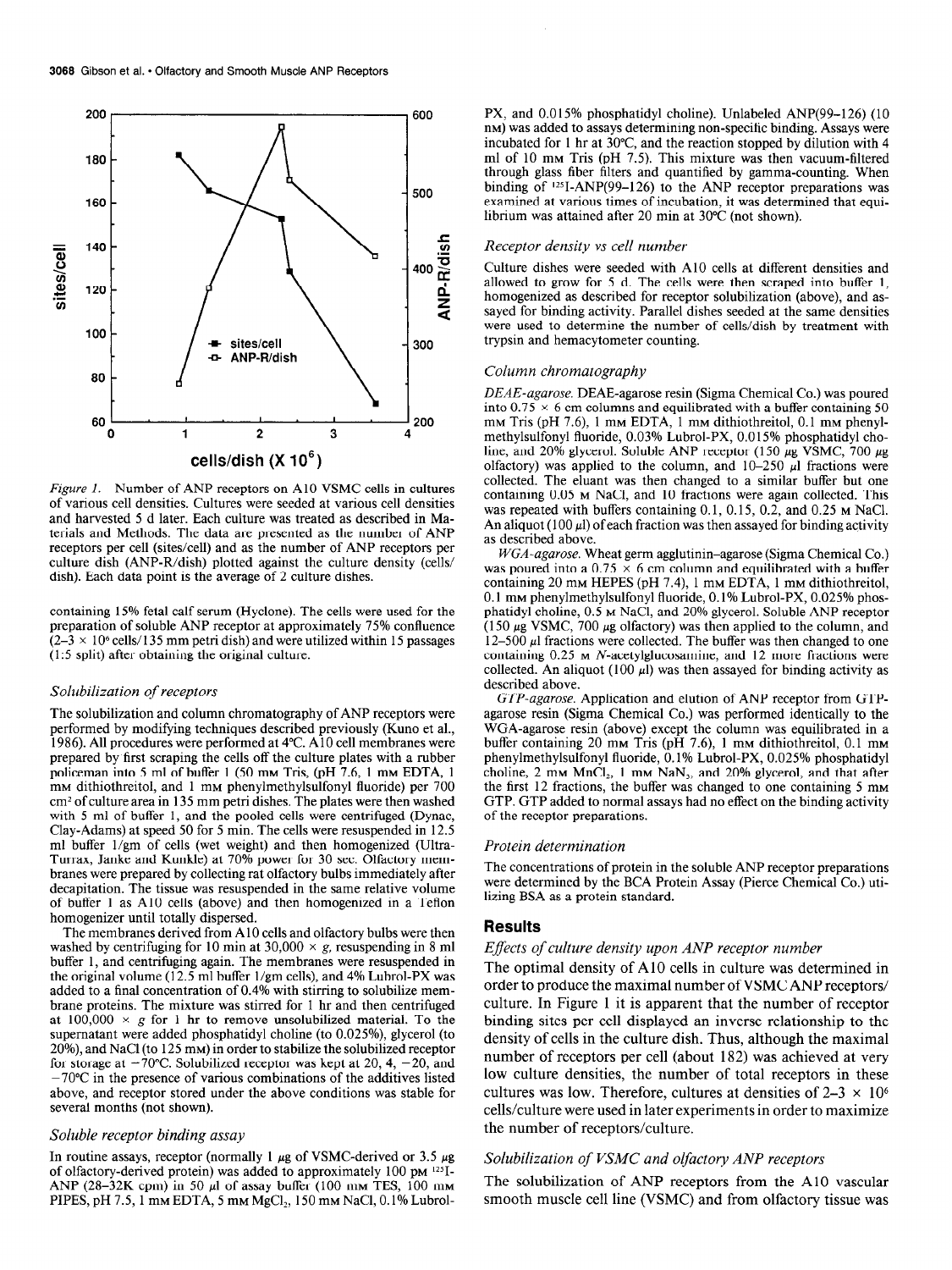

Figure 2. Saturation analysis of soluble rat olfactory ANP receptor. The saturation binding of the soluble rat olfactory ANP receptor preparation was determined using several concentrations of  $125I$ ,  $\triangle NP(99-126)$ , followed by Scatchard analysis to determine the  $K_d$ and  $B_{\text{max}}$ .

first modified to maximize the yield of ANP receptor. The protein concentration of the membrane suspension and the Lubrol concentration during solubilization were varied, and 8-10 mg protein/ml and 0.3-0.6% Lubrol were found to provide optimal recoveries during solubilization of the A10 cell ANP receptor (not shown).

This modified procedure was found to provide a 2- to 3-fold purification of the ANP receptor from both sources, as well as relatively high yields. The VSMC ANP receptor was obtained in about 50% yield (Table l), while the recovery of the olfactory ANP receptor was about 60% (Table 2). The solubilization procedure did not appear to have a radical effect on the binding properties of the receptors since they maintained their highaffinity (PM) binding and rank order of potency (see below).

### Pharmacological characterization of 125 I-iodoANP binding to solubilized ANP receptors

Scatchard analysis revealed that the Kd of lZSI-ANP(99-126)  $\text{B}$  binding the solution of the solution  $\mathbf{A}_d$  of  $\mathbf{B}$  PMNI (55–120)

| Table 1. Solubilization of VSMC ANP receptor |  |  |
|----------------------------------------------|--|--|

| Sample        | Protein<br>(mg) | Total<br>ANP-R<br>(fmol) | ANP-R<br>(fmol/mg) | Recovery<br>(%) |
|---------------|-----------------|--------------------------|--------------------|-----------------|
| Cells         | 200             | 15,300                   | 76.5               | 100             |
| Homogenate    | 185             | 15,300                   | 82.7               | 100             |
| Membranes 1   | 156             | 15,000                   | 116.0              | 98              |
| Membranes 2   | 116             | 15,400                   | 137.4              | 101             |
| Soluble ANP-R | 40              | 7,000                    | 172.4              | 46              |

The cells from a hundred 135 mm culture plates were treated as described in Materials and Methods. Aliquots at each step were tested for specific <sup>125</sup>I-ANP(99-126) binding as described in Materials and Methods. ANP-R, ANP receptor.

somewhat lower than the previous determinations of ligand affinity, which were 600 pm in rat brain slices and 400 pm in olfactory bulb membranes (Gibson et al., 1986; Wildey and Glembotski, 1986). The  $K_d$  of the VSMC ANP receptor employing the same ligand was also shown to be somewhat lower than previously described in other systems, 12.7 PM (Fig. 3) versus 50–157 pm (Napier et al., 1986; Neuser and Bellemann, 1986). As expected, the  $B_{\text{max}}$  of the VSMC ANP receptor preparation was greater than the olfactory-derived receptor, as can also be seen in Tables 1 and 2. The receptor appears to be present in lower concentration in olfactory tissue, since the entire bulb is homogenized for the preparation of soluble receptor, much is nonogenized for the preparation of soluble receptor, much et al., 1986).<br>Die 1986

Inhibition constants for 2 ANP analogs, as well as ANP(99- 126) were also determined. When the soluble olfactory ANP  $r_{120}$ , were also determined, when the solutive original ANP receptor was tested, the  $A_i$  values for  $A_i$   $\gamma$   $\gamma$   $\gamma$   $\gamma$  and  $A_i$   $\gamma$   $\gamma$   $\gamma$   $\gamma$   $\gamma$ ANP( $103-126$ ) were 254 and 267 pm, respectively. However, the  $K_i$  for ANP(103-123) was 1515 pm, significantly different from the competitors with intact COOH-termini (Fig.  $4A$ ). In contrast, the soluble VSMC ANP receptor yielded  $K_i$  values for ANP(99–126), ANP(103–126), and ANP(103–123) that were

| Sample        | Protein<br>(mg) | Total<br>ANP-R<br>(fmol) | ANP-R<br>(fmol/mg) | Recovery<br>(%) |
|---------------|-----------------|--------------------------|--------------------|-----------------|
| Homogenate    | 74              | 700                      | 9.5                | 100             |
| Membranes 1   | 67              | 700                      | 10.0               | 100             |
| Membranes 2   | 43              | 670                      | 15.6               | 96              |
| Soluble ANP-R | 15              | 420                      | 28.0               | 60              |

Table 2. Solubilization of rat olfactory bulb ANP receptor

Olfactory bulbs from 20 rats were treated as described in Materials and Methods.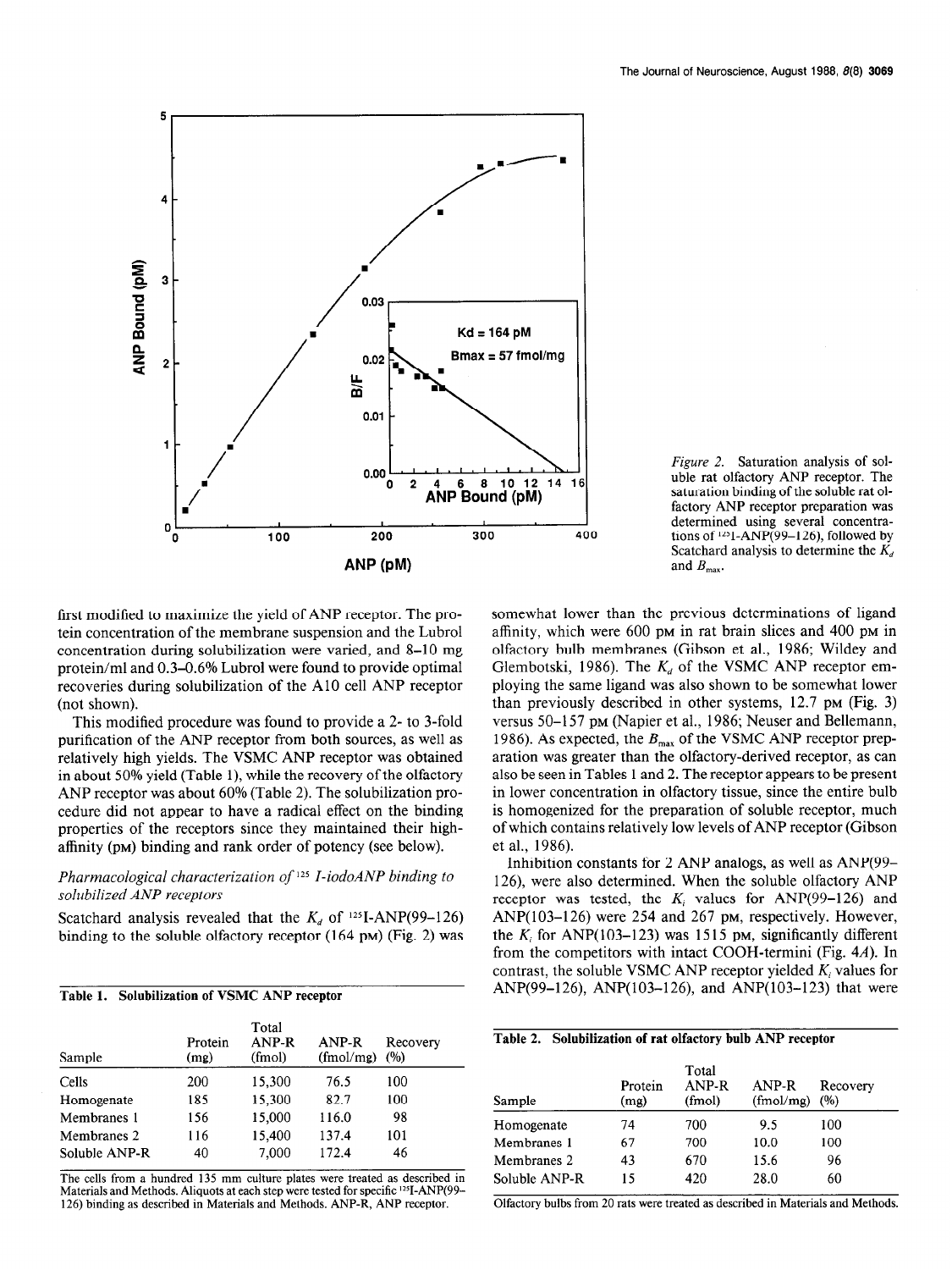

Figure 3. Saturation analysis of solngare 5. Saturation analysis of solution<br>which is not a saturation binding of the soluble VSMC 0 ration binding of the soluble VSMC<br>ANP receptor preparation was examined as in Figure 2.

similar at 18, 30, and 48 pm (Fig. 4B). The larger  $K_i$  values of the olfactory receptor also confirm the saturation binding data that demonstrates greater affinity of the VSMC ANP receptor for the various ligands.

### Biochemical characterization of VSMC and olfactory ANP receptors

Since the binding and affinity cross-linking data indicated that the ANP receptor from these 2 sources may be different, several physical characteristics of these receptors were examined to establish the nature of these differences. For example, if extensive sequence differences were present in VSMC and olfactory receptors, the p1 of the 2 molecules would likely be different, and the years, the protring  $\frac{1}{2}$  indicates would fix  $\frac{1}{2}$  or exchange resin. The receptors from the 2 sources were thus applied to DEAEreceptors from these 2 sources were thus applied to DEAE-<br>agarose columns and eluted with step gradients of NaCl (Fig.  $\frac{4}{5}$  . The binding and characteristic superiorities of the exhibited values of  $\frac{1}{10}$  $an$ , the omenig activity from each receptor source exhibited a major peak eluting at 0.15 m NaCl, with minor peaks flanking the primary peak. Therefore, no detectable charge differences were apparent at pH 7.5.  $\alpha$  apparent at pri  $\alpha$ .

Amourer possibility for the unferences in binding properties. might be differences in glycosylation between the 2 receptors. Both receptor preparations efficiently bound to wheat germ agglutinin-agarose and eluted with  $0.25$  M N-acetylglucosamine (Fig.  $5B$ ). Attempts to differentiate the degrees of glycosylation using gradient N-acetylglucosamine elution did not result in differential elution (not shown). Additionally, both receptor preparations bound efficiently to concanavalin A-agarose and eluted at similar concentrations of methyl  $\alpha$ -D-mannopyranoside (not shown). Other columns were also used (phenyl-agarose, blue dextran-agarose, reactive red-agarose), and the soluble VSMC and olfactory receptor eluted identically from these resins (not shown). This would indicate that the biochemical properties of the ANP receptors from these 2 sources are very similar, suggesting that these receptors may have amino acid sequences in common.

However, when the VSMC and olfactory receptor preparations were applied to GTP-agarose columns, the elution profiles were dramatically different. About 50% of the olfactory receptor bound to the resin and was eluted by 5 mm GTP (Fig.  $6A$ ), whereas none of the VSMC ANP receptor bound to the resin under these conditions (Fig. 6B). Neither receptor preparation bound to GDP- or ATP-agarose, and the elution of the soluble olfactory ANP receptor from the GTP-agarose required GTP; ATP and GDP did not elute the receptor from the column. The proportion of olfactory receptor that bound to the GTP-agarose resin remained constant when different amounts of resin or receptor preparation were used. Therefore, it appears that the olfactory receptor preparation may be heterogeneous with reonacioly receptor preparation may be necessited with respect to omang of STT. The void veceptor, however, passed directly through the column in the void volume, and thus did not appear to have any GTP binding activity (Fig.  $6B$ ).

### **Discussion**

Previous reports have indicated that ANP receptors from a rievious reports have indicated that AINT receptors from a variety of tissues possess different affinities for the circulating form of the hormone  $[ANP(99-126)]$  and its analogs (Hirata et al., 1984; Ballermann et al., 1985; De Lean et al., 1985; Hirose et al., 1985; Misono et al., 1985; Murphy et al., 1985; Schenk et al., 1987). It has also been shown that in several tissues the  $K_d$  for ANP, as measured in binding assays, can differ from the  $EC<sub>50</sub>$  for guanylate cyclase stimulation by as much as 100-fold (Hirata et al., 1984; Leitman and Murad, 1986; Neuser and Bellemann, 1986). From these data it has been hypothesized that 2 classes of ANP receptors exist; one is of high affinity and is not coupled to guanylate cyclase, while the other displays a relatively low affinity and is coupled to guanylate cyclase (Scarborough et al., 1986).

The presence of 2 different ANP receptors has been demonstrated in cultured endothelial cells (Leitman et al., 1986). In that report, the ability of  $AND(101-126)$  to stimulate guanylate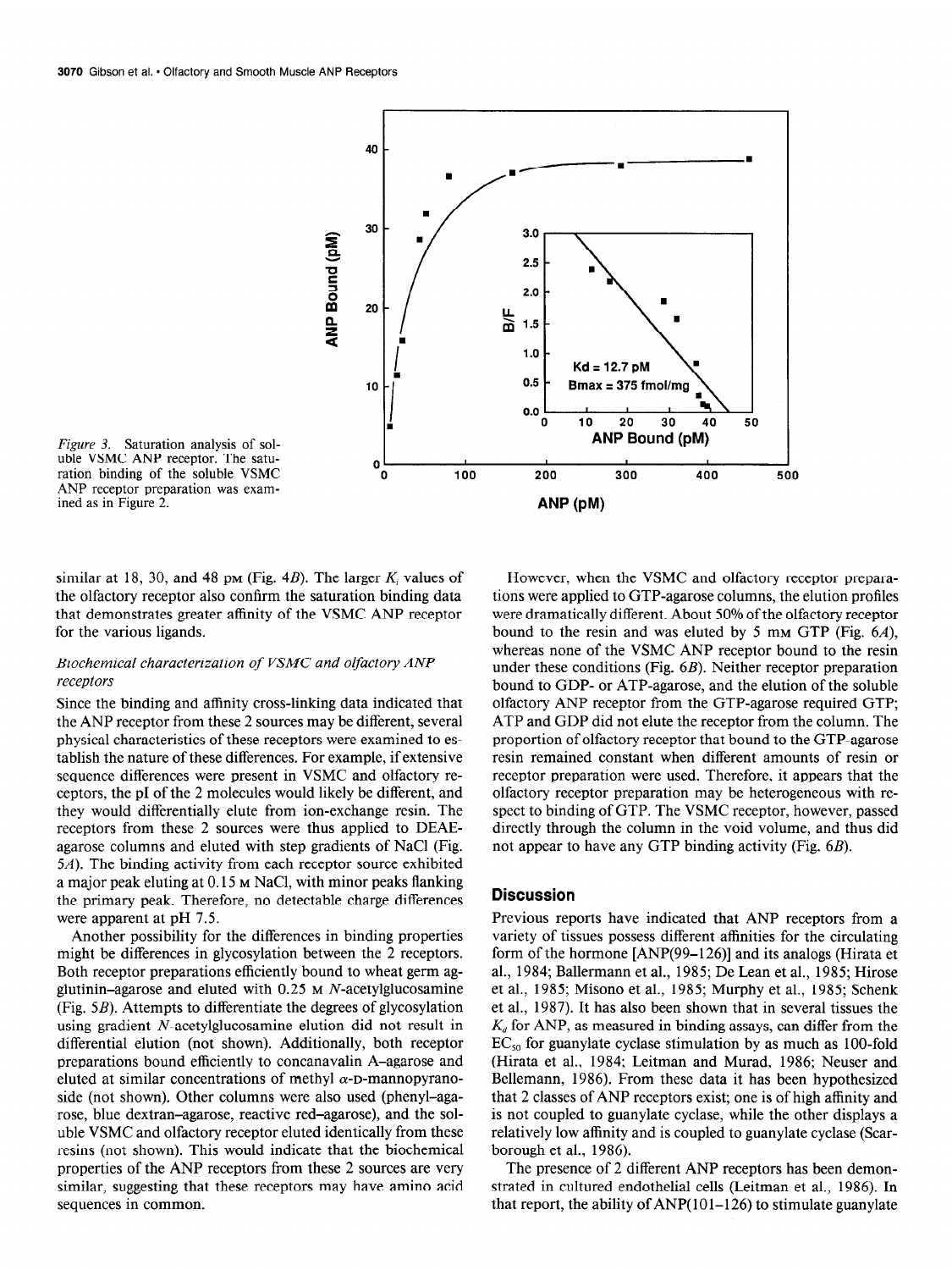

Figure 4. Soluble ANP receptor competition binding. The binding of  $125$ I-ANP(99-126) to the soluble VSMC and olfactory bulb ANP receptor preparations was examined in the presence of various concentrations of unlabeled AND(99-126) AND(103-126) and  $\Lambda$ NP(103-123). The K values were determined utilizing the Cheng-Prusoff correction (Chong and Drugoff, 1973) correction (Cheng and Frason, 1775) using the  $K_d$  values determined in Tiggiven  $\mathcal{L}$  and  $\mathcal{L}$ . The  $\Lambda_i$  determinations are and Newman-Keuls post hoc analysis and recwinan-Keurs  $pos \textit{not}$  analysis demonstrated significant differences  $(p < 0.01)$  between the  $K_i$  values of all competitors of the olfactory ANP recompetitors of the onactory *The TC*teptor versus the VSIMC receptor, and  $K = 1 - 6.43 \text{ m} \cdot 123$ . the  $K_i$  value of ANP(103–123) inhibition of the olfactory receptor was significantly different  $(p < 0.01)$  from all<br>other competitors from either source.

cyclase was examined after either  $ANP(101-126)$  or  $ANP(103 120$ ) had been used to be receptors by close to be receptors by contact the receptors by contact the receptors  $11 + 11 = 11$  $125$ ) had been used to block the receptors by Cross-hinking. It was shown that blocking by  $ANP(101-126)$  decreased the ANP( $101-126$ ) stimulation of guanylate cyclase by  $60\%$ , while blocking by  $ANP(103-123)$  had no effect. The authors concluded that 1 of the 2 species of ANP receptor (shown to be 66 kDa) was not coupled to guanylate cyclase and possessed similar affinities for ANP $(101-126)$  and ANP $(103-123)$ . The other receptor (shown to be  $130 \text{ kDa}$ ) was capable of stimulating guanylate cyclase and required  $AND(101-126)$  for binding and activity. It has also been shown previously that guanylate cyclase-coupled ANP receptors from rat lung and adrenal can copurify with particulate guanylate cyclase by affinity chromatography on GTP-agarose and possesses ANP binding components of approximately 120 kDa (Kuno et al., 1986; Paul et al., 1987; Takayanagi et al., 1987). It is not clear whether the 120 kDa ANP receptor and particulate guanylate cyclase are a single polypeptide or if they are 2 separate proteins that are tightly bound.

In the present study, a peripheral tissue-derived 66 kDa ANP receptor (from A10 vascular smooth muscle cells) and a CNS-

 $\overline{1}$  for  $\overline{1}$   $\overline{1}$   $\overline{1}$   $\overline{1}$   $\overline{1}$   $\overline{1}$   $\overline{1}$   $\overline{1}$   $\overline{1}$   $\overline{1}$   $\overline{1}$   $\overline{1}$   $\overline{1}$   $\overline{1}$   $\overline{1}$   $\overline{1}$   $\overline{1}$   $\overline{1}$   $\overline{1}$   $\overline{1}$   $\overline{1}$   $\overline{1}$   $\overline{1}$  derived tro  $KDA$  ANP receptor (from rationactory bulos) were examined to compare the binding and physical characteristics of the 2 receptor preparations. When the binding of  $125I-AND(99-$ 126) to the receptors was examined, the soluble VSMC ANP receptor had a greater affinity for the radioligand than did the soluble olfactory ANP receptor. Also, when unlabeled ANP and ANP analogs were used to compete for  $125I-ANP(99-126)$  binding, it was found that the inhibition constant for  $ANP(99-126)$ was lower for the VSMC ANP receptor than for olfactory ANP receptor. However, the olfactory receptor was inhibited by ANP(103-123,  $K_i = 1515$  pm) significantly less effectively than ANP(99-126,  $K_i = 254$  pm), in contrast to the VSMC ANP receptor  $(K_i = 48 \text{ pm vs. } 18 \text{ pm, respectively})$ . Column chromatography of the 2 soluble ANP receptor preparations in the present study yielded generally identical elution profiles, indicating that most physical characteristics of the examined receptors are very similar. Chromatography on GTP-agarose resin, however, produced a reproducible division of the olfactory ANP receptor preparation into 2 components, one of which did not interact with the resin and the other which was bound to the resin and could be eluted with  $5 \text{ mm GTP}$ . Thus, about one-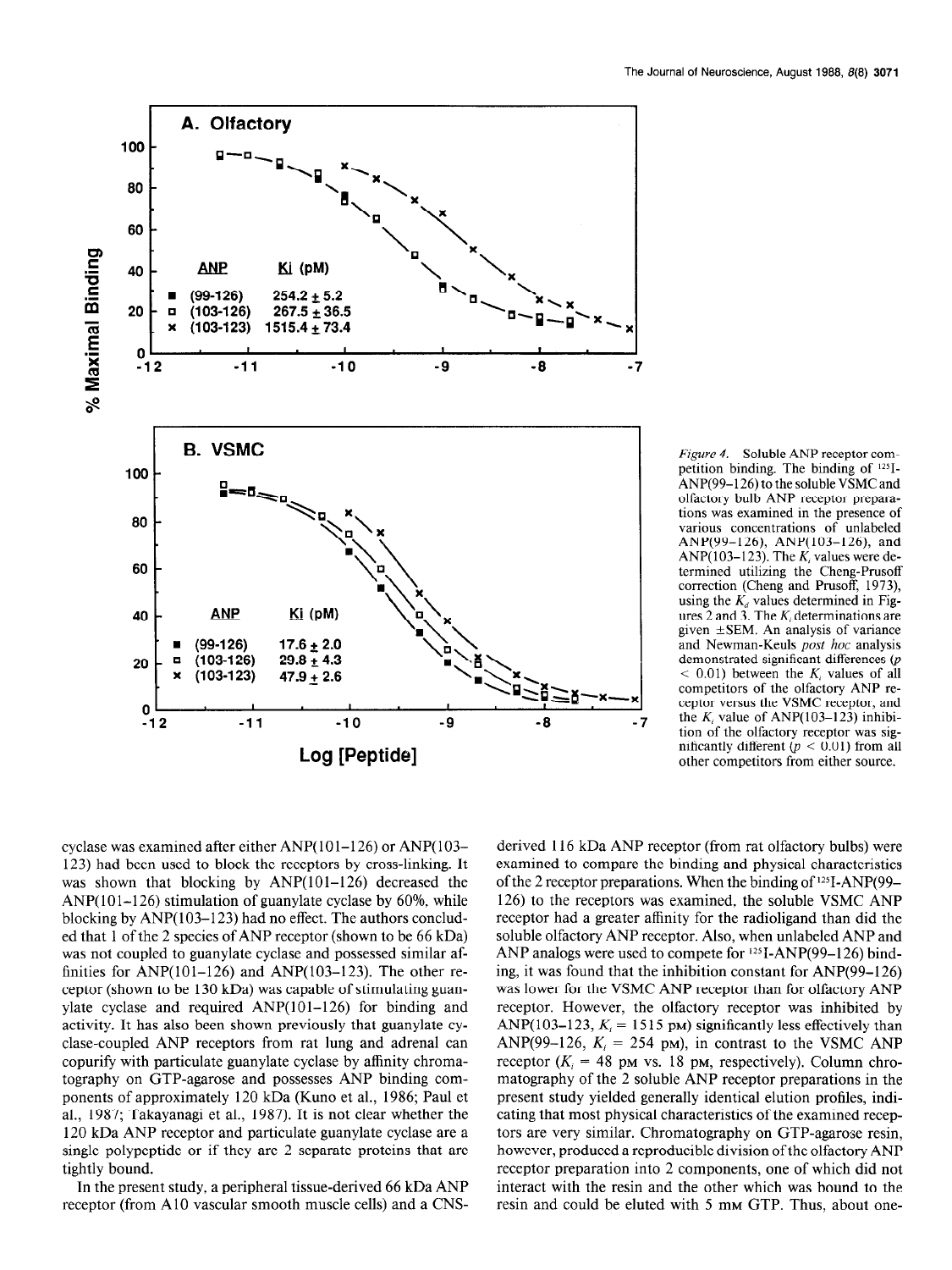

Figure 5. DEAE- and WGA-agarose elution profiles of VSMC and olfactory bulb soluble ANP receptor preparations. The chromatography was performed as described in Materials and Methods. The average recoveries of ANP binding activity were 99% (DEAE) and 65% (WGA).

half of the olfactory ANP receptor preparation was capable of binding GTP as opposed to the VSMC ANP receptor, which apparently had no GTP binding capability.

It appears, therefore, that the majority of high-affinity (PM) ANP receptors from A 10 VSMC cells do not bind to GTP, and  $t_{\text{H}}$  thus may not be coupled to guanger the cyclase. However, contract to general the contract of  $\Omega$ levels can be increased in A10 VSMC cells by the addition of AND (Napier et al., 1986). The EC, for this stimulation is much at the stimulation is much at the stimulation is much at the stimulation is much at the stimulation is much at the stimulation is much at the stimulation is m ANP (Napier et al., 1986). The  $EC_{50}$  for this stimulation is much higher than  $K_d$  reported here, and the receptors responsible for this stimulation would not be detected utilizing the methods described in this report. The uncoupled A10 VSMC receptor, with its relatively high concentration and similar affinities for a variety of ANP peptides, has been speculated to provide a clearance function, removing ANP from the circulation after it is no longer needed (Maack et al., 1987). However, other, as yet unknown functions for this receptor have not been ruled out (Inagami et al., 1987). In contrast, the olfactory bulb tissue appears to possess a complement of ANP receptors similar to the vascular endothelium or rat lung, and might be a mixture of receptors, some of which are coupled to guanylate cyclase and some of which are not. The stimulation of guany late cyclase by ANP has been hypothesized to result in many of the known biological activities of ANP (Murad et al., 1987). In the CNS, ANP has been shown to increase cGMP levels in several neural cell lines (Friedl et al., 1986). Since a component of the ANP receptors from the olfactory bulb binds to GTP, it is possible



Figure 6. GTP-agarose elution profile of VSMC and olfactory bulb soluble ANP receptor preparations. The chromatography was performed as described in Materials and Methods. The average recovery of ANP binding activity was 87%.

that this tissue utilizes cGMP as an intracellular messenger following ANP binding. Also, the olfactory bulbs are behind the blood-brain barrier, and the ANP receptors examined from this tissue would thus be expected to interact with CNS-derived ANP. It has recently been shown that ANP mRNA is present in various regions of the brain, indicating that ANP is produced m various regions of the brain, mulcating that ANP is produced within the CNS (Galuner et al., 1987) and that ANE is present<br>within allegtons bulbs (Kawata et al., 1986). Thus, AND may within olfactory bulbs (Kawata et al., 1986). Thus, ANP may be acting as a neurotransmitter or neuromodulator in the olfactory bulb, although its function in this tissue remains to be dettory built,

#### References

- Ballermann, B. J., R. L. Hoover, M. J. Kamovsky, and B. M. Brenner  $\mu$ ermann, B. J., K. L. Hoover, M. J. Karnovsky, and B. M. Brenner (1985) Physiologic regulation of atrial natriuretic peptide receptors in rat renal glomeruli. J. Clin. Invest. 76: 2049–2056.
- Cheng, Y. C., and W. H. Prusoff (1973) Relationship between the inhibition constant  $(K_i)$  and the concentration of inhibitor which causes 50 percent inhibition  $(I_{50})$  of an enzymatic reaction. Biochem.<br>Pharmacol. 22: 3099-3108. Pharmacol.  $22: 3099 - 3108$ .
- IFTIE, M. G., D. M. Geller, B. R. Cole, J. G. Boylan, W. Yu $\overline{\text{m}}$  and  $\overline{\text{s}}$ W. Holmberg, and P. Needleman (1983) Bioactive cardiac substances: Potent vasorelaxant activity in mammalian atria. Science  $221: 71 - 73$
- DeBold, A. J., H. B. Borenstein, A. T. Veress, and H. Sonnenberg (1981) A rapid and potent natriuretic response to intravenous injection of atrial myocardial extract in rats. Life Sci. 28: 89-94.
- De Lean, A., G. Thibault, N. G. Seidah, C. Lazure, J. Gutkowska, M. Chretien, J. Genest, and M. Cantin (1985) Structure-activity relationships of atrial natriuretic factor (ANF). III. Correlation of receptor affinity with relative potency on aldosterone production on zona glomerulosa cells. Biochem. Biophys. Res. Commun. 132: 360-367.
- Friedl, A., C. Harmening, and B. Hamprecht (1986) Atrial natriuretic hormones raise the level of cyclic GMP in neural cell lines. J. Neu-Gardner, D. G., G. P. Vlasuk, J. D. Baxter, J. C. Fiddes, and J. A.
-